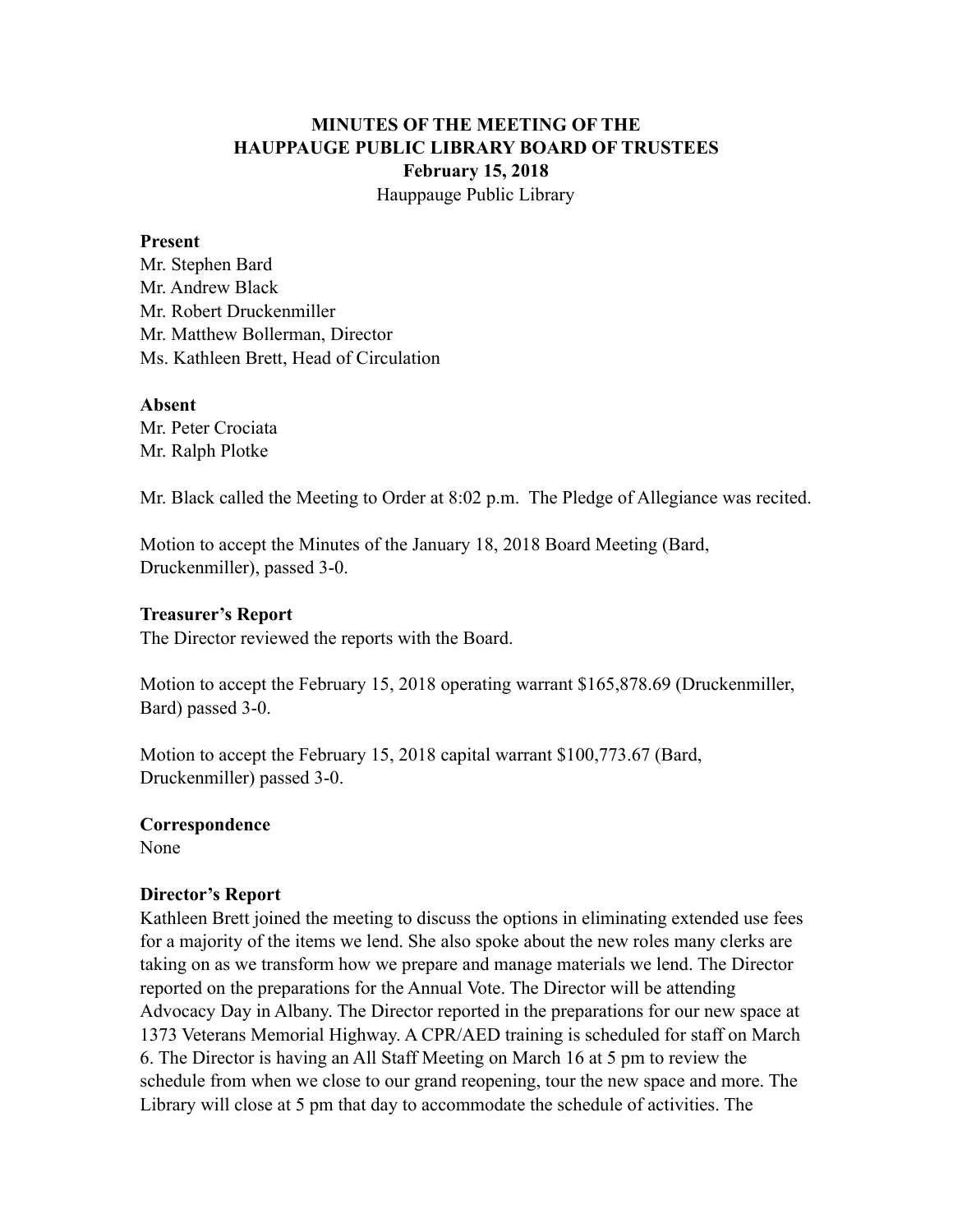Library will be providing dinner as well. The Director shared that we are switching dental plans. Each staff member is receiving an email address from the Library. The Director shared new titles all staff will be using.

Motion to accept the January Personnel Report with additions (Bard, Druckenmiller) passed 3-0.

## **Committee Reports**

None

## **Old Business**

*FY 2018-2019 Budget Proposal* 

*Motion to resolve that the annual budget for the Hauppauge Public Library for the fiscal year beginning on July 1, 2018 and ending on June 30, 2019, be in the amount of \$2,778,384 and that the necessary portion thereof be raised by levy upon the taxable property in the district (Druckenmiller, Bard) passed 3-0.*

## **New Business**

# **RESOLUTION APPOINTING BOARD OF REGISTRATION AND ELECTION CLERKS**

 BE IT RESOLVED that the following qualified voters of the Hauppauge Public Library District are appointed to constitute the Board of Registration of the Hauppauge Library District and to serve as election clerk, election inspectors and ballot clerks at the Special District Meeting to be held on April 10, 2018:

 Nick Mendola (Election Clerk), residing at 109 Seusing Blvd., Hauppauge;

 Kim Kriklava (Election Inspector), residing at 161 John Street, Hauppauge;

 Grace Kunzig (Election Inspector), residing at 186 Southern Blvd, Hauppauge;

Camie Barz (Ballot Clerk), residing at 668 Nichols Road, Hauppauge;

Cynthia Barz (Ballot Clerk), residing at 668 Nichols Road, Hauppauge;

Danielle Kriklava (Ballot Clerk), residing at 161 John Street, Hauppauge.

 BE IT FURTHER RESOLVED that Mr. Mendola is appointed Chair of the Board of Registration and shall be compensated for his services at the rate of \$1,000 and that the other members of the Board of Registration shall be compensated for their services at a rate of \$ 14.50 per hour. (Bard, Druckenmiller) passed 3-0.

Motion to accept the 2017 Annual Report for Public and Association Libraries as presented (Druckenmiller, Bard) passed 3-0.